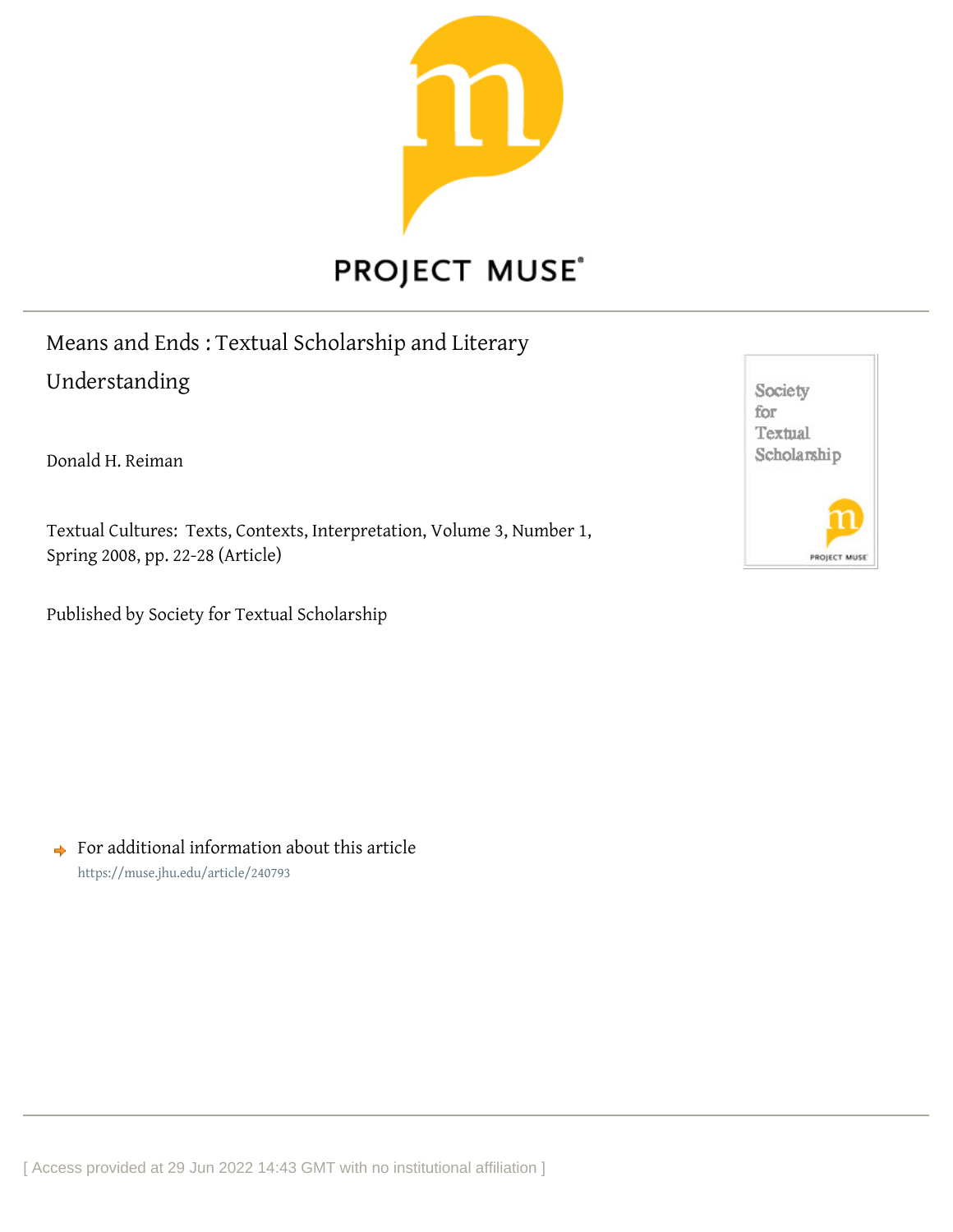## **Means and Ends** Textual Scholarship and Literary Understanding

*Donald H. Reiman*

## A bstract

*The author, reviewing his encounters with great literature since he was young—especially with the poetry of Percy Bysshe Shelley—concludes that he was unable to unlock the secrets of such great artistry until he applied himself to textual analysis of the poet's manuscripts. By following the poet's drafts and revisions letter by letter and word by* word and questioning the reasons for textual anomalies and changes in the text, he *first came to understand many aspects of the poetry that had gone over his head or that he had misread while reading for content alone. Reiman has, therefore, come to the conclusion that although critical, aesthetic understanding is the ultimate goal of literary study, textual analysis is one of the most direct means to such enlightenment.*

When I was somewhere between nine and twelve years old, my father bought me as a Christmas stocking-stuffer a slim paperback book entitled *One Hundred and One Famous Poems*. 1My parents were secondary school history teachers, and until then my favorite subject had been history. Not only did I read histories and biographies, but when I was in the sixth grade I made my first attempt at scholarly research by undertaking a "book" to be entitled "Lives of the World's Great Generals". After preparing a list of twenty or thirty names, I drew enough material from various world-history text books in our home to compose short accounts of Alexander the Great and Hannibal and I was working on Julius Caesar when something else caught my interest and I abandoned the project—now, alas, lost to posterity. One likely reason why I never returned to that project was that my imagination was captured by those

<sup>1.</sup> The copy of *One Hundred Famous Poems* I received as a child sometime in the 1940s has long since been lost, given away by my parents when they moved to a new city while I was in college. I bought a new copy in the 1980s; see Cook 1958.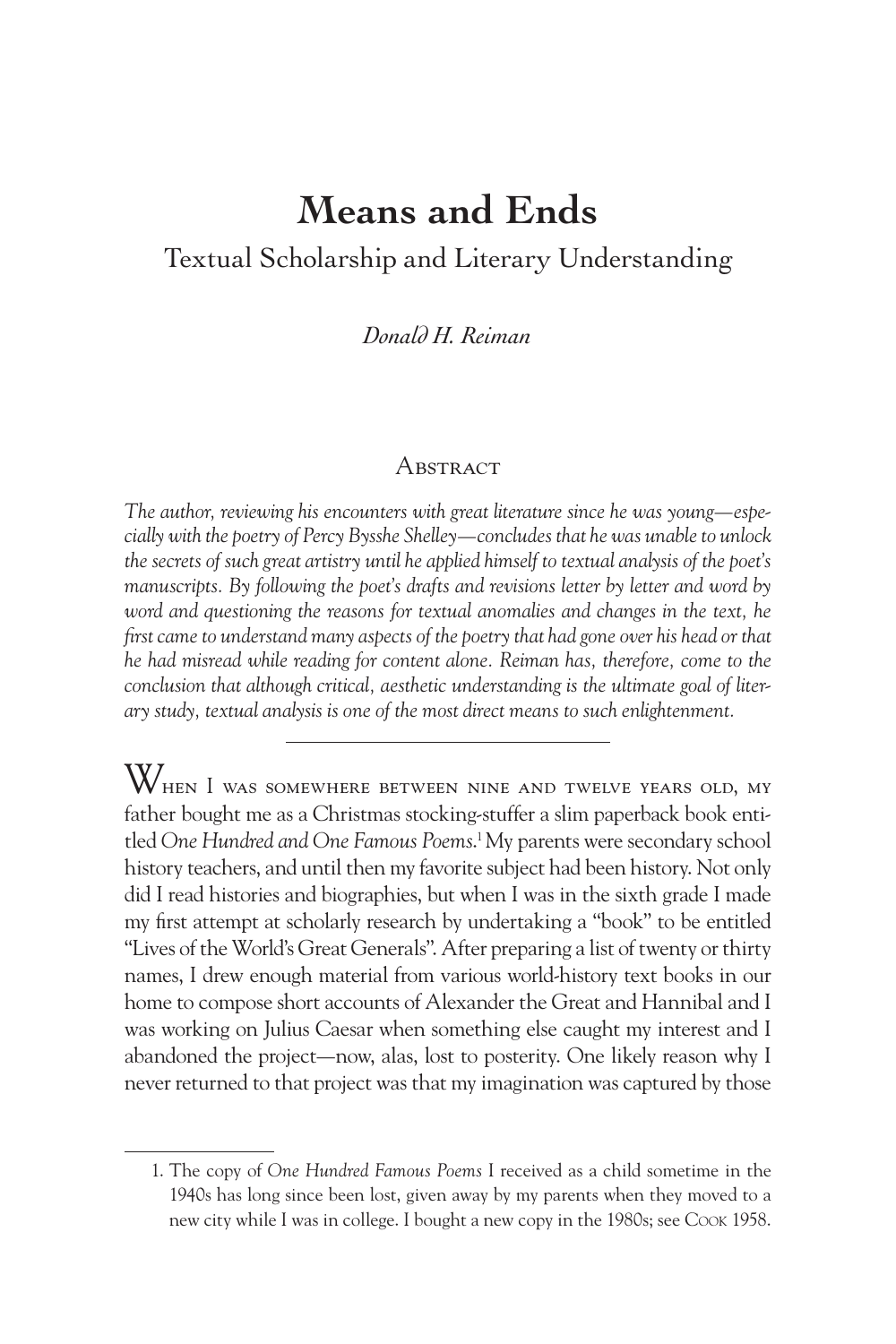*Famous Poems*, all of which I read and perhaps a third of which I memorized in whole or in part during the next four or five years.

In retrospect I realize why those poems held my attention. First, I delighted in the richness of the English language and prosody and beyond that I felt the power of literary tropes that linked the poets' lives and experiences to mine and that broadened and deepened my immature thoughts and feelings. At the College of Wooster, I decided to major in English, but my teachers there were a mature group who taught the appreciation of literature more than its analysis. Even the best of my grad-school teachers at Illinois centered their attention on cultural history or on critical judgments à la F. R. Leavis, without probing to explain how language can transmit life across time. In those years of higher education I did, however, learn to love additional poems and poets and to feel more than ever that "a good book *is* the precious life-blood of a master-spirit, embalmed and treasured up on purpose to a life beyond life".<sup>2</sup> Still wondering how master-spirits from previous centuries were able to speak to me in the midst of other joys and woes, I almost came to regard great poets as magicians who refused to share their secrets with such lesser beings as the routine realistic novelists who filled their narratives with lengthy descriptions of dinner parties and travelogues, while squeezing a cup of moral insight out of tons of sociological pulp.

Throughout this period, one poet who failed to take hold of my imagination was Percy Bysshe Shelley, even though an image from one of his poems had impressed me very early, when Miss Hoon, my second-grade teacher, quoted to the class these beautiful words—"That orbed maiden with white fire laden / Whom mortals call the Moon" (Cook 1958, 43)—words that I remembered long enough to discover them again in *The Cloud*, one of the three poems by Shelley in *Famous Poems* (42–43). (The other two were *Ode to the West Wind*, and *To a Sky-lark*.) But I was unable to identify with Shelley partly because the picture of the poet that accompanied each of his poems was a terrible copy of the Ameilia Curran portrait, which made Shelley look especially weak and ineffectual. When I took a course in the English Romantic poets at Wooster, Mary Rebecca Thayer, then in her final year before compulsory retirement, taught them with a somewhat Victorian perspective. She did admire Shelley, and I learned more about his life and ideas, but when she assigned two acts of *Prometheus Unbound* for each of two class discussions, I was so baffled (and bored) by the third act that I did not read Act IV—the only assignment that I failed to complete on any subject in college or grad school. At Illinois, Royal A. Gettmann used the end of one class in his course in the Romantics to tell us what was wrong with Shelley as a poet and a man. Then at our next

<sup>2.</sup> Milton, *Areopagitica;* see Patterson [1930] 1933, 733.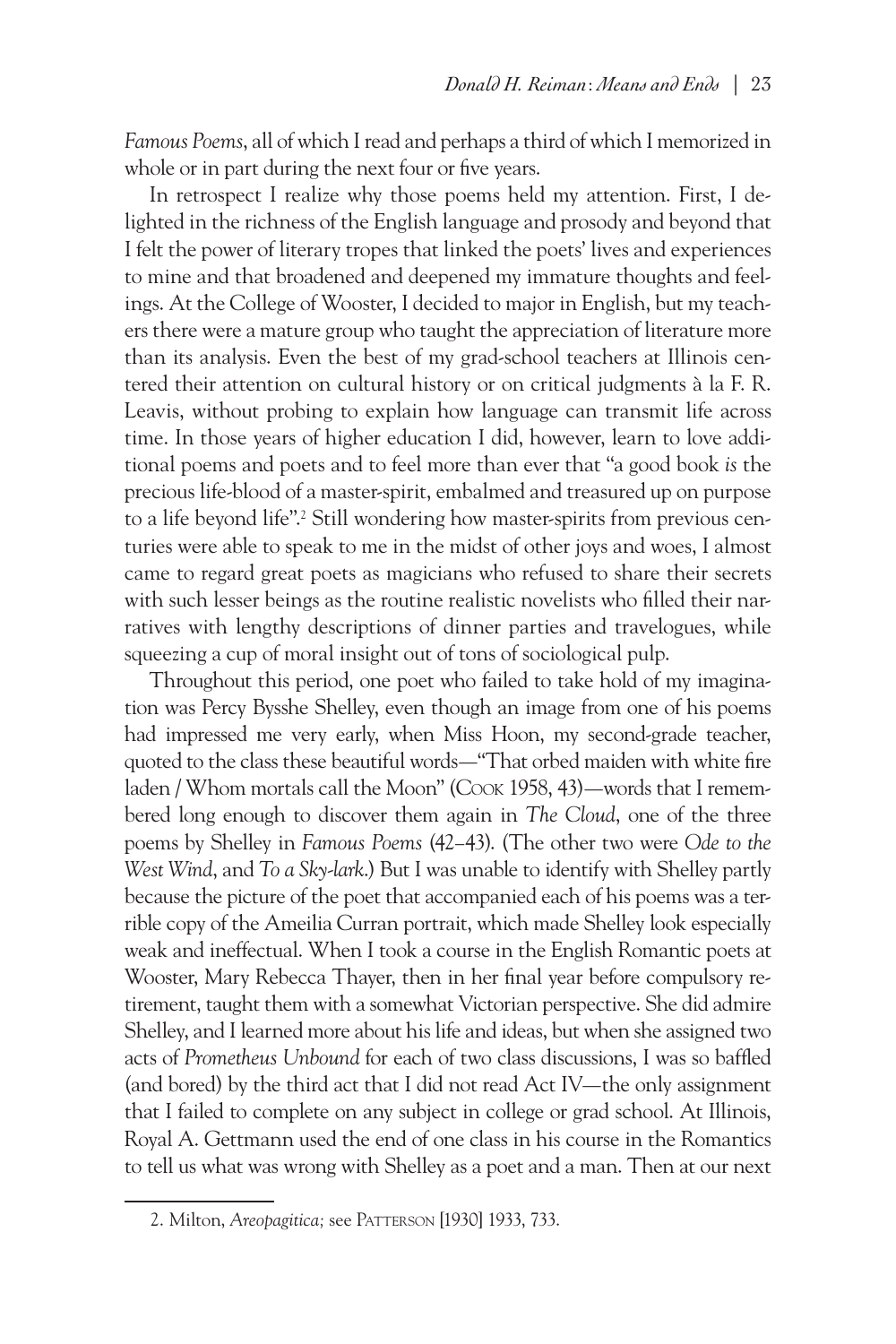meeting, he apologized for not having been more professional by illuminating rather than denouncing a canonical poet just because he could not sympathize with Shelley as he understood him. Then Royal quoted T. S. Eliot's most famous comment on Shelley—"in his last, and to my mind greatest though unfinished poem, *The Triumph of Life,* there is evidence not only of better writing than in any previous long poem, but of greater wisdom" ([1930]1933, 90)—adding that whoever might attempt to rehabilitate Shelley's reputation would have to begin with *The Triumph of Life*. A few weeks later, after I had passed the four written preliminary exams, I was surprised to see that the major work on which I would be quizzed in the oral exam that followed was none other than that final major fragment on which Shelley had been working just before his death. By the time that I had prepared for that exam, I was so wrapped up in the complexities of *The Triumph* that I decided to write my dissertation on this, the culmination of Shelley's poetic career, under Royal's direction. When another favorite teacher—G. Blakemore Evans, then completing his edition of the Riverside Shakespeare—asked me about the status of Shelley's text, I promised him that I would look into it and soon ordered a microfilm of the poem's holograph draft at the Bodleian Library. Though I could not have predicted any such outcome, in the spring of 1958 my career course had been decided, for thereafter I centered my study on a poet for whom neither my mentor nor I had, a few weeks earlier, shown much sympathy or even interest.

In order to understand *The Triumph of Life* I had to read all of Shelley's poetry, prose, and letters, everything written about *The Triumph*, and earlier literary works identified as having had an impact on its composition. While trying to transcribe the text of the draft from a bad microfilm copy of the Bodleian manuscript, I discovered a few discrepancies between the manuscript and the received text that enabled me to solve interpretive cruxes, thereby convincing me that further study of the manuscript itself would go far toward elucidating Shelley's meaning. In the spring of 1960, I completed my dissertation, and after my first year of teaching at Duke University, my wife and I spent some ten weeks at Oxford working on the text of *The Triumph*, as well as surveying the other manuscripts and books in the Bodleian's preeminent Shelley collection. In 1964, when my book on *The Triumph* was in the press, I was teaching at Wisconsin-Milwaukee and writing the *Percy Bysshe Shelley* volume for the Twayne's English Authors series. I had learned enough about the poet's life, thought, and art to know that he was worthy of careful attention and that the Bodleian by itself contained ample useful work for a lifetime of research. Then, to my surprise, during the MLA meeting in New York, Kenneth Neill Cameron invited me to lunch and, after telling me that he planned to return to teaching, asked whether I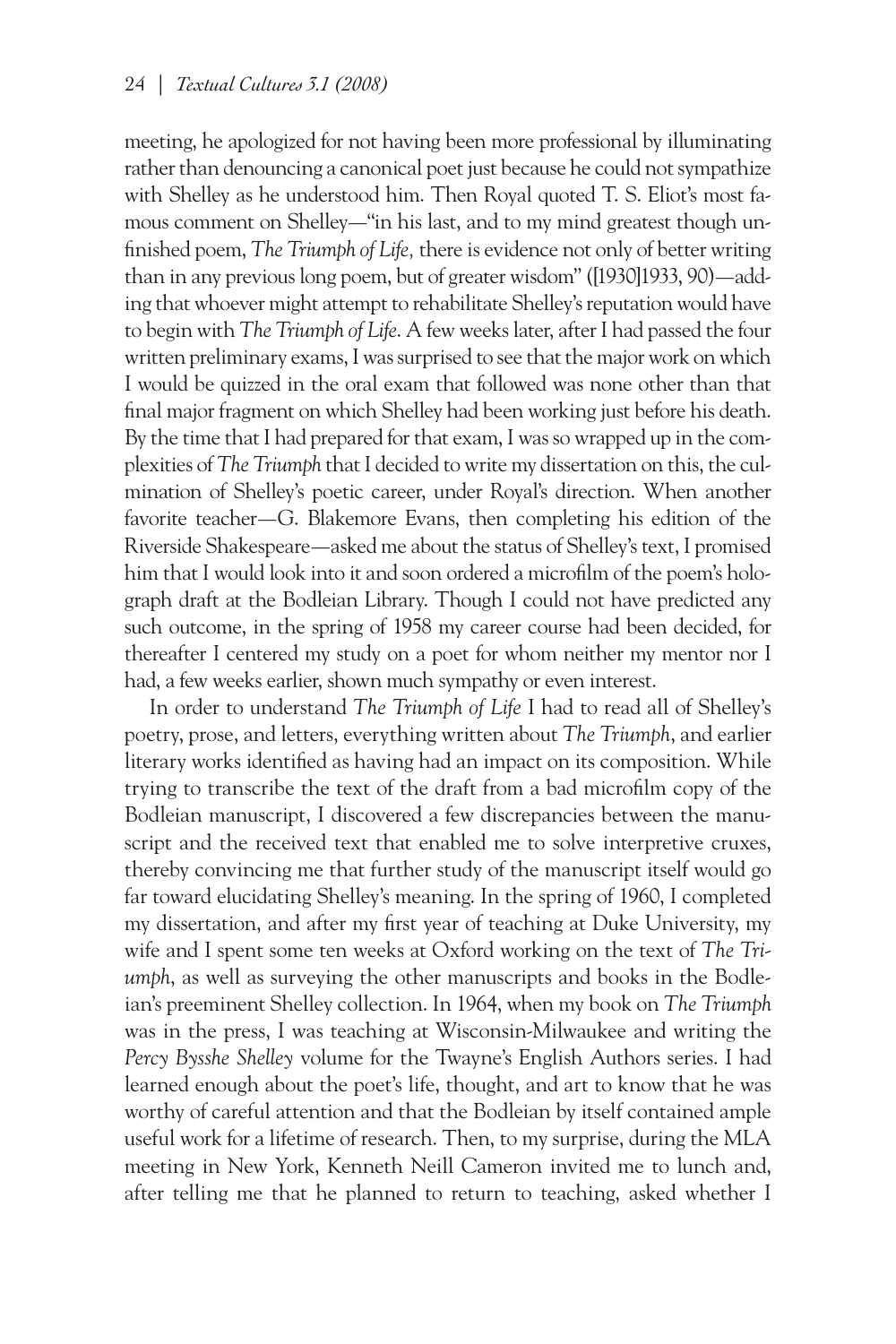would like to succeed him as Editor of *Shelley and his Circle* at the Carl H. Pforzheimer Library—the largest repository of Shelleyan manuscripts outside the Bodleian. I accepted, although in so doing I cut myself off from teaching regularly and thereby restricted the range of my future publications of the kind generated by ideas that arise during teaching preparations.<sup>3</sup>

In the 1960s and 1970s my reviews, lectures, and periodical papers on editing, together with the publication of *The Romantics Reviewed* (1972), volumes Five and Six of *Shelley and his Circle* (1973), the 128 volume compilation of *The Romantic Context: Poetry*, and Norton Critical edition Shelley of 1977 tagged me as primarily an editor, rather than a scholar-critic. But spending many hours working with primary documents—especially draft manuscripts, in which the craftsmanship of poets is most clearly visible—revealed to me that immersion in such textual studies provides, perhaps, the best *means* to understand the craft of poetry. By following the development of a poem from its inception, as revealed in a poet's letters, through its various stages of composition, to its published form, and finally the reactions to it by the authors and their contemporaries, we can learn at least some of the magicians' secrets. Painstaking study of *The Triumph of Life* and, later, of the composition of *Laon and Cythna* taught me that the best path to the authorial meaning of a poem was to follow the twists and turns of Shelley's drafts and fair copies—not just word by word, but often letter by letter—trying to imagine why he changed one word into another. Sometimes Shelley's changes improved the rhymes or the patterns of assonance in his *terza rima* or Spenserian stanzas. Sometimes he turned back to an earlier word choice to avoid repetition, while at other times he added repetitions to reinforce his tone and meaning. For me, Shelley had become not just a competent, facile poet, but a master wordsmith who strove for perfection in his art. Then, while vetting the first three volumes of the *Cornell Wordsworth* edition for the MLA's Committee on Scholarly Editions (CSE),4 I detected in Wordsworth's revisions the same spirit that transformed the deeply felt initial utterances of his early versions into clearer and more coherent works of art. Similar to these personal discoveries was the (possibly apocryphal) story told by Henry Stephens (Keats's medical roommate) of Keats reading to him the draft of the first line of *Endymion* as "A thing of beauty is a

<sup>3.</sup> During the first five years following my Ph.D., I had written essays on Shakespeare, Chaucer, Lamb, and Henry James, as well as notes and reviews on subjects and authors ranging from *Beowulf* and *The Spanish Tragedy*, through Matthew Arnold and G. M. Hopkins, to *The Catcher in the Rye* and Wayne Booth's *The Rhetoric of Fiction*.

<sup>4.</sup> See Gill 1975; Parrish 1977; and Darlington 1977. See also Reiman 1987, 130–47.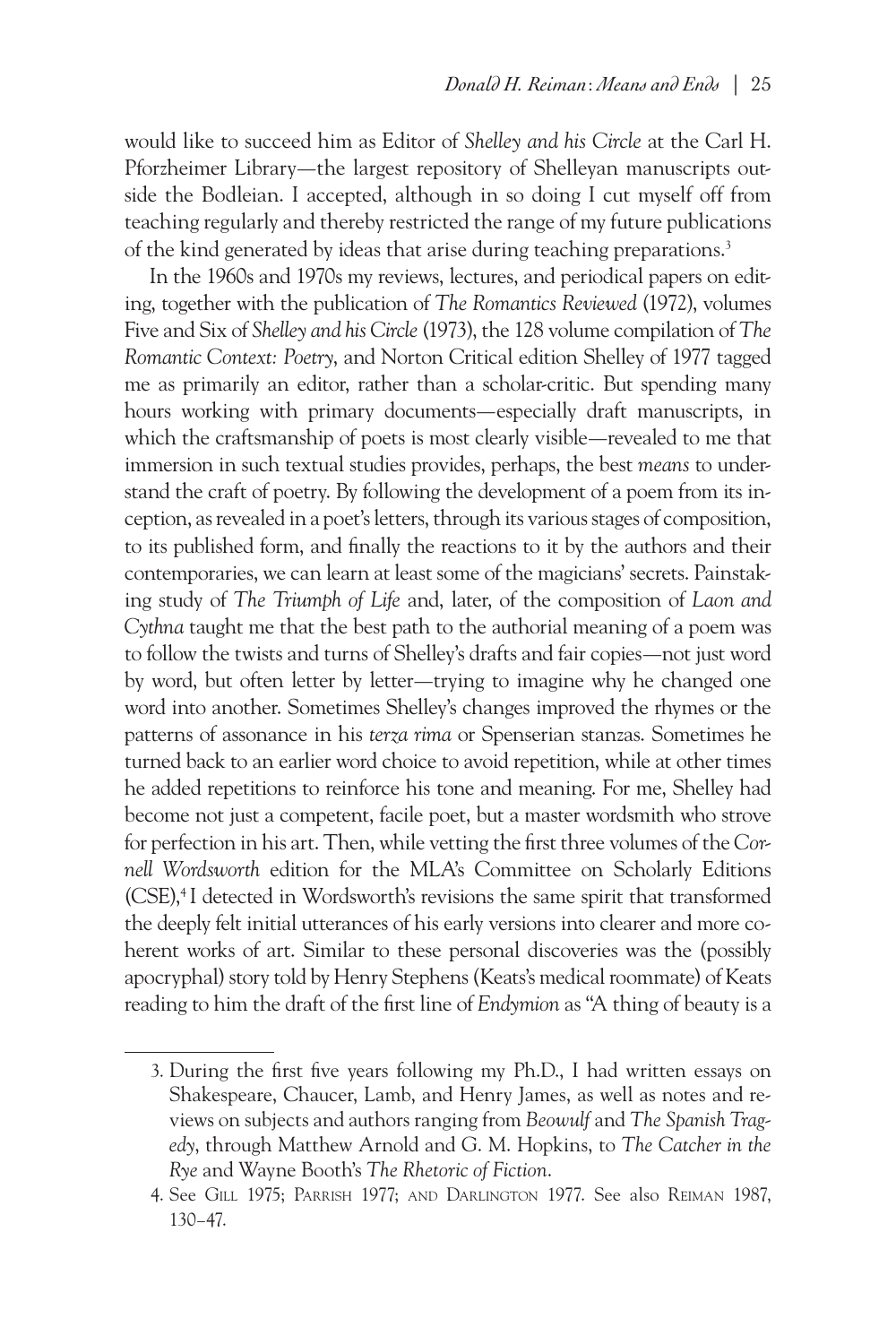constant joy"—and then revising the line to "A thing of beauty is a joy forever", an act of judgment thereby changing a neat enough verse into a line that "will live forever" (STILLINGER 1978, 576). And so it has been with every great poet whose work I have had occasion to analyze in detail. I can sum up this process simply by rephrasing the title and subtitle of this talk: *Textual scholarship provides a fruitful means to literary understanding, which is the ultimate goal of the study of literature*. Literary understanding embodies at least two primary components: cognitive enlightenment and aesthetic appreciation—teaching and delighting, or sweetness and light. Whatever writing lacks one of these two elements may be, as Coleridge noted, part of a *poem*, but it is not *poetry*.

This differentiation applies to literary prose as much as to poetry, so called. Decades ago, when I taught *Pride and Prejudice*, I pointed out to an undergraduate class that virtually no word on a page of Jane Austen's novel could be replaced—or even repositioned—without altering and, to some extent, spoiling either the meaning or the aesthetic beauty of the prose that Austen transmuted into poetry, precise and perfectly tuned. Devotees of her novels may now find this remark to be a truism, but in 1963, I had never known anyone to make such a claim. (Now that the writings of some of Austen's sister novelists have been pushed up to her level in the canon, someone might wish to analyze their prose to see whether it exhibits the kind of artistry that keeps on giving satisfaction, reading after reading and century after century.) Though I am not advocating a return to Matthew Arnold's theory of touchstones, I do believe that classic, time-tested literature can provide standards against which newer works may be evaluated, even though I cannot follow Arnold in judging the value of a writer's career by comparing it with snippets of Homer, Dante, and Milton. (see Trulling 1949, 173–75). Such comparisons can be useful only if the critics applying them begin by understanding each work that is being compared with the thoroughness that a specialist scholar-critic might devote, for example, to the 548 lines of *The Triumph of Life*.

This brings me, finally, to our theme of the "psychic connections" between editors and the authors whose works they edit. Did I choose PBS? Did he choose me? I can't speak for Shelley, because I don't know how he's been spending his time on the higher reaches of Parnassus during the nearly twohundred years that earthlings haven't heard from him directly. As noted earlier, Royal Gettmann just threw Shelley and me into the arena together and let us fight it out, presumably till I should grow "weary of the ghastly dance / And [fall] [. . .] by the way side" (*Triumph*, lines 540–41 [reiman and fraistat 2002, 500]). I'm old and weary enough, but I'm still in the ring, giving the struggle my all, because I know how fortunate I was to be guided first to the Bodleian and then to the Pforzheimer just when Shelley's fortunes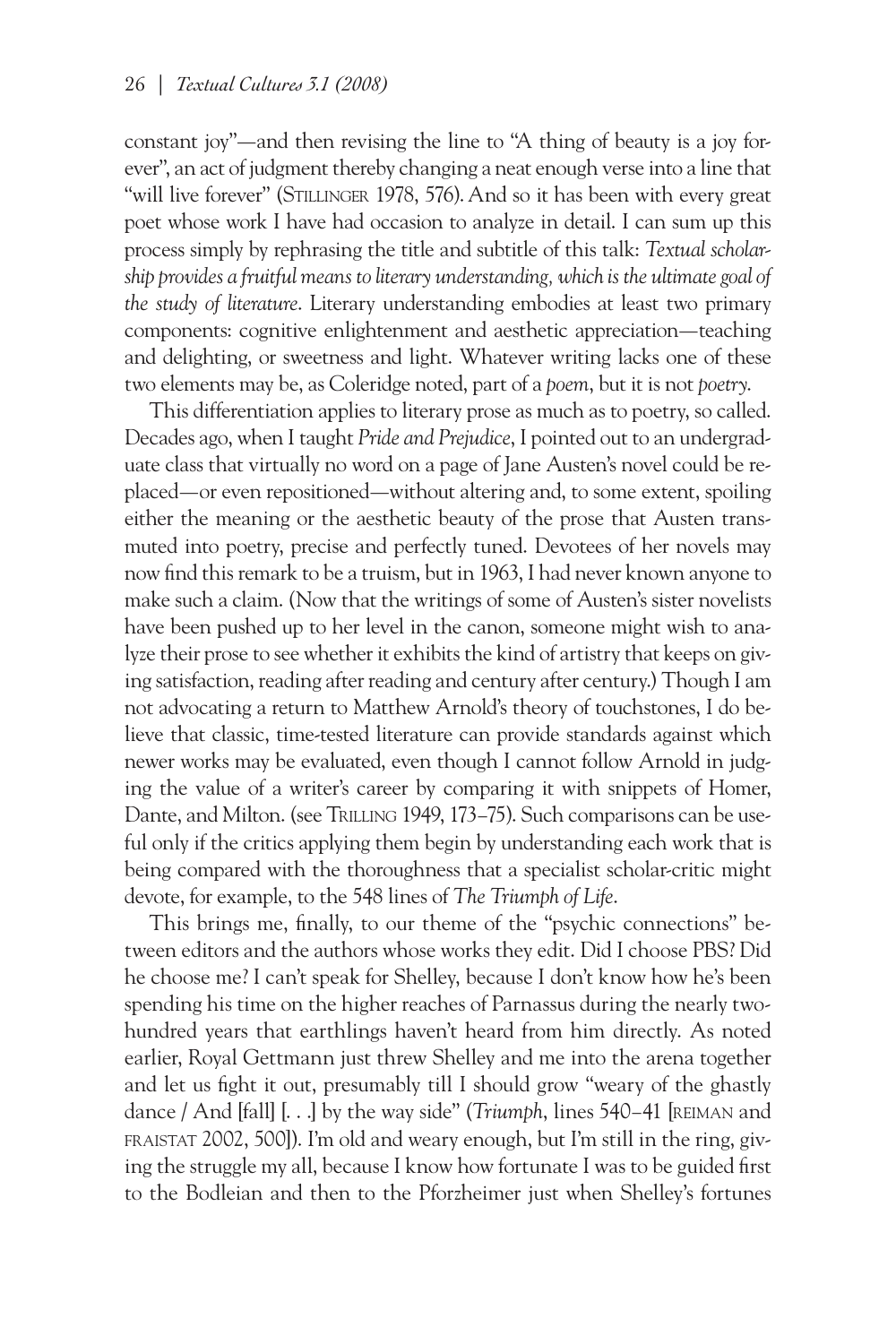were beginning to rise. When I availed myself of those opportunities, not only was the work itself rewarding, but I valued especially the wonderful people who have shared the work with me—foremost among them my wife Hélène, who has spent over thirty years researching beside me.

 In my younger days, I used to say that, if I had a press-pass to Parnassus to interview some of the glitterati there, I would stay clear of Shelley's wraith because I feared that, with his British upper-class perspective, he'd be terribly condescending to me—and, besides, he might tell me that all my ideas about him and his poetry were rubbish. Keats, on the other hand, would be sociable enough, and I believe that even Byron would be polite, so long as one didn't put on intellectual airs. Lately, however, I've come to think that Shelley, who felt so unappreciated during his lifetime, might respond with real kindness to an admirer of his writings, especially if I were the first to tell him how greatly his poetry was now admired all over the world—in Japan, China, and parts of Africa and the Middle East, as well as in Europe, North America, Australia, and New Zealand. Shelley's writings have often been praised not only for their artistic excellence but for inspiring political reformers, idealistic poets, and even hardheaded, scientifically trained skeptics. But I must admit that Shelley as a person made a lot of mistakes, even when he tried to treat those around him well. Although he did manage to gain more wisdom in human relations as time passed, his influence on my life has probably done me more harm than good. True, his vision of total human freedom and individual self-expression was a powerful antidote for the rigid and hypocritical religious and moral system promulgated in the hierarchical English culture of his time. But in our own hyper-egalitarian society, where presidents and senators are addressed by their nicknames and where teeny-bopper celebrities and their acolytes try to live totally without communal restraints, we admirers of Shelley's should have given more attention to some of his less emphasized ideals, as in his sonnet warning us that "Man who man would be / Must rule the empire of himself; [. . .] establishing his throne on vanquished will" (Reiman and Fraistat 2002, 327).

The need for such self-control is also a central theme of Rousseau's speeches in *The Triumph of Life*, and perhaps that is why T. S. Eliot and Royal Gettmann admired that poetic fragment more than they did much of Shelley's earlier poetry. In my later years, I've avoided tying myself to the mast of Shelley's spirit's bark, in which he, like Dante, wished to launch into the storm, "far from the trembling throng / Whose sails were never to the tempest given", to sail "darkly, fearfully, afar" (REIMAN and FRAISTAT 2002, 427). As most of us who live long enough discover, "That is no country for old men" (Finneran 1989, 193).

*University of Delaware*